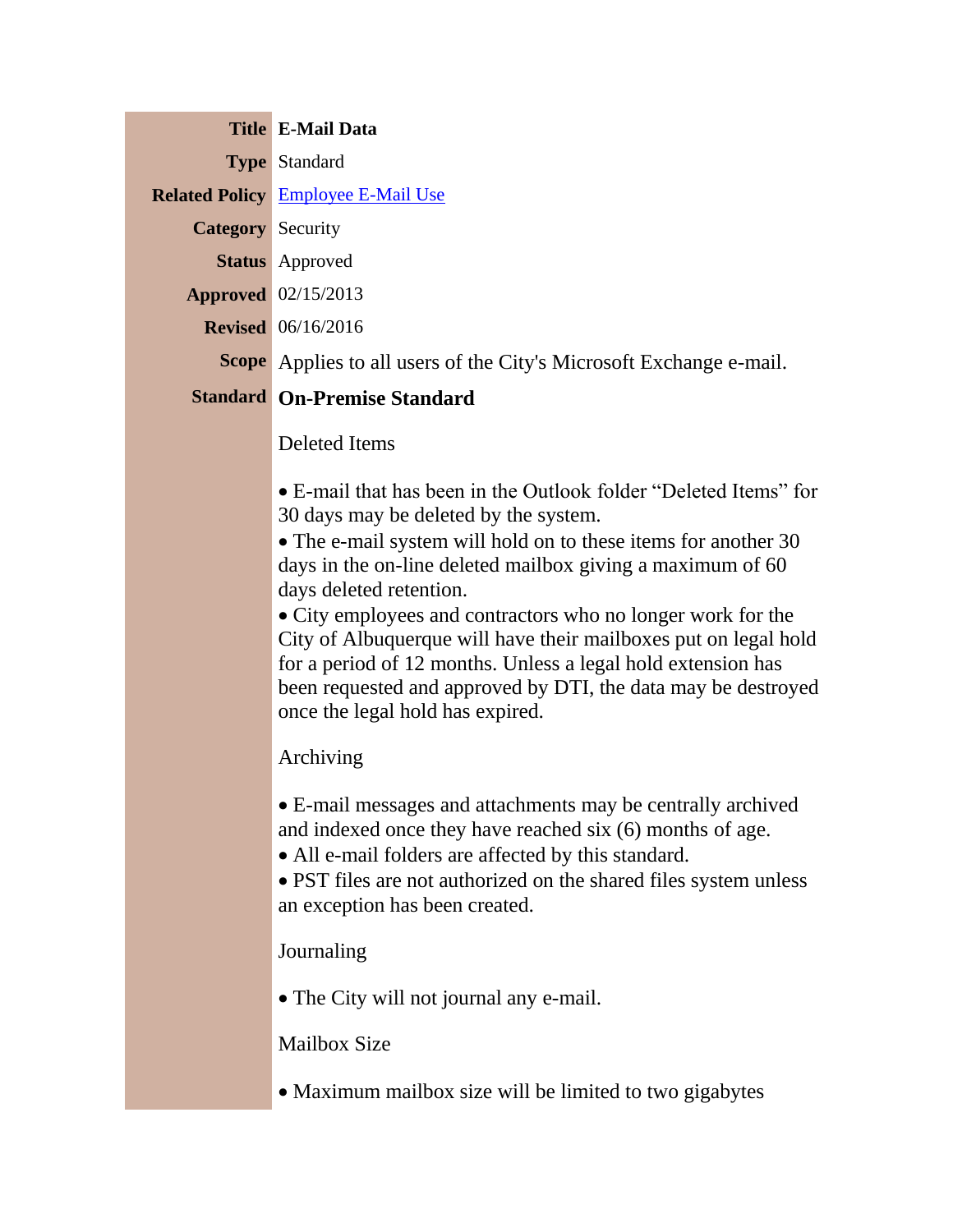(2GB) for city employees and contractors whose job requires they have an e-mail account.

## Messaging Size

• Send and Receive e-mail message size is limited to twelve megabytes (12 MB) maximum, including all attachments. • Any e-mail attachment larger than ten megabytes (10 MB) should instead be posted to a SharePoint site or file share. Should a large file need to be generated to send to external auditors, media or some other entity, file compression should first be attempted. Windows XP offers file compression to a .ZIP file.

## **Exceptions:**

All requests for exceptions must be requested thorough the service desk with a business case. Exceptions will be reviewed by DTI.

Mailbox Size

Users who have a mailbox in excess of 2GB before this standard is implemented will be granted a grace period to comply with the limit. Those who are unable to comply will have their mailboxes subject to archiving, having their mailbox moved to the cloud or be granted an exception to the 2GB limit. The exception will require a written request from the user's supervisor and must be approved by DTI.

**Rationale** The City currently supports around 5,000 e-mail users and processes about 10,000 messages per hour during peak periods. The e-mail storage requirement for the City is enormous and growing. E-mail archiving trims the size of the e-mail database through automated offload to archives, thereby improving email system performance. Users continue to have access to archived messages. Backup and recovery time for Exchange is vastly reduced, as are requests for mailbox recovery.

> Without mailbox size limits, users will keep all messages and adversely affect themselves and others on that mailbox store. Microsoft recommends having a limit in place. This limit will